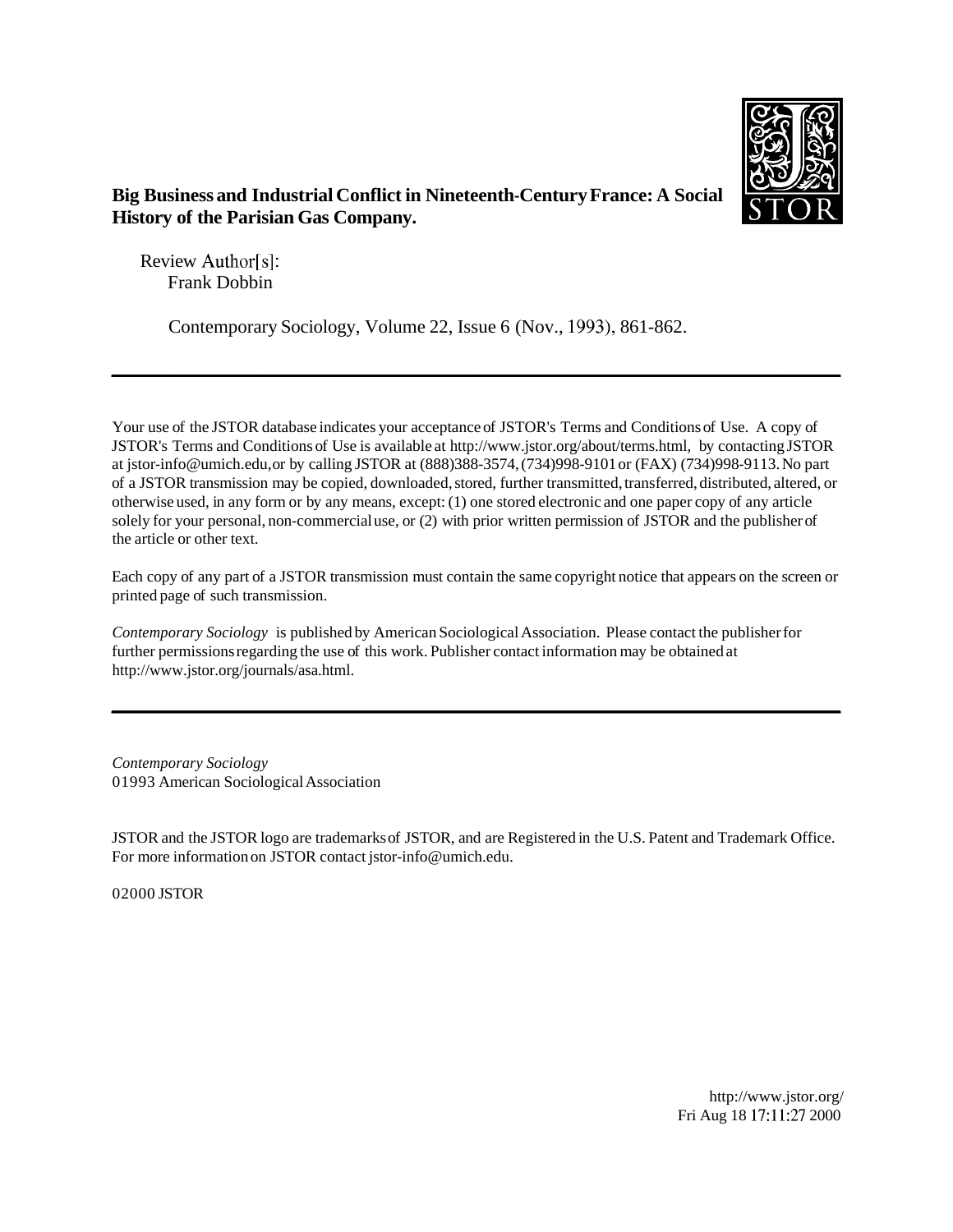in the tendency toward economic reductionism and the concomitant exaggeration of economic power, political economy is ultimately inadequate as a framework because it neglects other sources of power (such as patriarchy) or of motivations and meanings of economic actions.

For Holton, economic sociology overcomes the limitations, while incorporating the strengths, of the two traditions. Unlike economic liberalism, it takes power seriously while, unlike political economy, it does not dismiss or condemn markets and private individualism manifested, for example, in consumption. More important, however, economic sociology "brings culture back in." Building on the insights of Durkheim, Weber, and Simmel, Holton suggests that economic sociology must be "culture-inclusive," making sense of economic actions' meanings and motivations as well as responding to the problem of order, or the relationship between economy and society. Holton writes: "All economic practices . . . have a cultural dimension to them in that they all depend on questions of meaning and action based on agreements to or expectations about meaning" (p. 212). Culture, in addition, may be a force enabling as well as constraining change. In taking culture seriously, then, Holton claims to add a missing component to the two other traditions. The result is a multicausal analytical framework that neither devalues agency nor neglects structural constraints. Thus "economic sociology offers a multi-dimensional synthesis of markets, power and culture" (p. 51).

The concrete shape of Holton's economic sociology is the topic of the final chapter. The multidimensional synthesis turns out to be essentially Parsonian. There is, of course, nothing wrong with this; Parsonian economic sociology deserves a serious reconsideration. Yet the onus remains on its advocates to produce works that are theoretically informed and empirically adequate. A "programmatic manifesto" should not merely return to Parsons and Smelser's 1956 *Economy and Society;* it must, instead, either offer a more thoroughgoing theoretical reconstruction or illustrate how the Parsonian framework can be used to illuminate contemporary economy and society. Unless a viable alternative is presented, demonstrations of defects will not necessarily force adherents of other traditions to alter their analyses.

Robert Holton's book is an accessible and sensible overview. However he has little to say about the revival of economic sociology in the United States in the 1980s, represented, for example, by Harrison White and Mark Granovetter, which departs significantly from the approach advocated in his own *Economy and Society.* Yet its ultimate shortcoming is that it will fail to convince any neoclassical economist or political economist of the error of her or his ways. A "manifesto" must be more than an explication and critique of rival theoretical traditions, no matter how well done, to be judged a success.

*Big Business and industrial Conflict in Nineteenth-Century France: A Social History of the Parisian Gas Company,* by **Lenard** *R.*  **Berlanstein.** Berkeley: University of California Press, 1991. 348 pp. \$42.50 cloth. ISBN: 0-520-07234-0.

FRANK DOBBIN *Princeton University* 

How can one best grasp the social transformations of the nineteenth century? Social historians have tried training their sights on an exemplary city, a particular social group, an illustrative historical incident, or a single life. Lenard Berlanstein's novel approach is to focus on the microcosm of the Parisian Gas Company during the second half of the century. In examining this publicly chartered private monopoly from the perspectives of four social groups—customers, managers,<br>four social groups—customers, managers, four social groups—customers, managers,<br>clerks, and manual workers—Berlanstein produces a rich portrait of the changes in French social relations and *mentalite'* between 1855 and 1905 against the backdrop of wider political and social history. By treating each group in turn, Berlandstein explores issues that concerned one or two groups in particular. Providing four very different perspectives on key issues of concern to all gives the book remarkable scope and unusual depth. The result is a rewarding monograph that links the local to the general as well as engaging a score of ongoing theoretical debates.

To chart changes wrought by capitalism's fervor for rationalization and democracy's passion for equality, Berlanstein allows concerns central to each group to drive his analysis. The themes that run through these